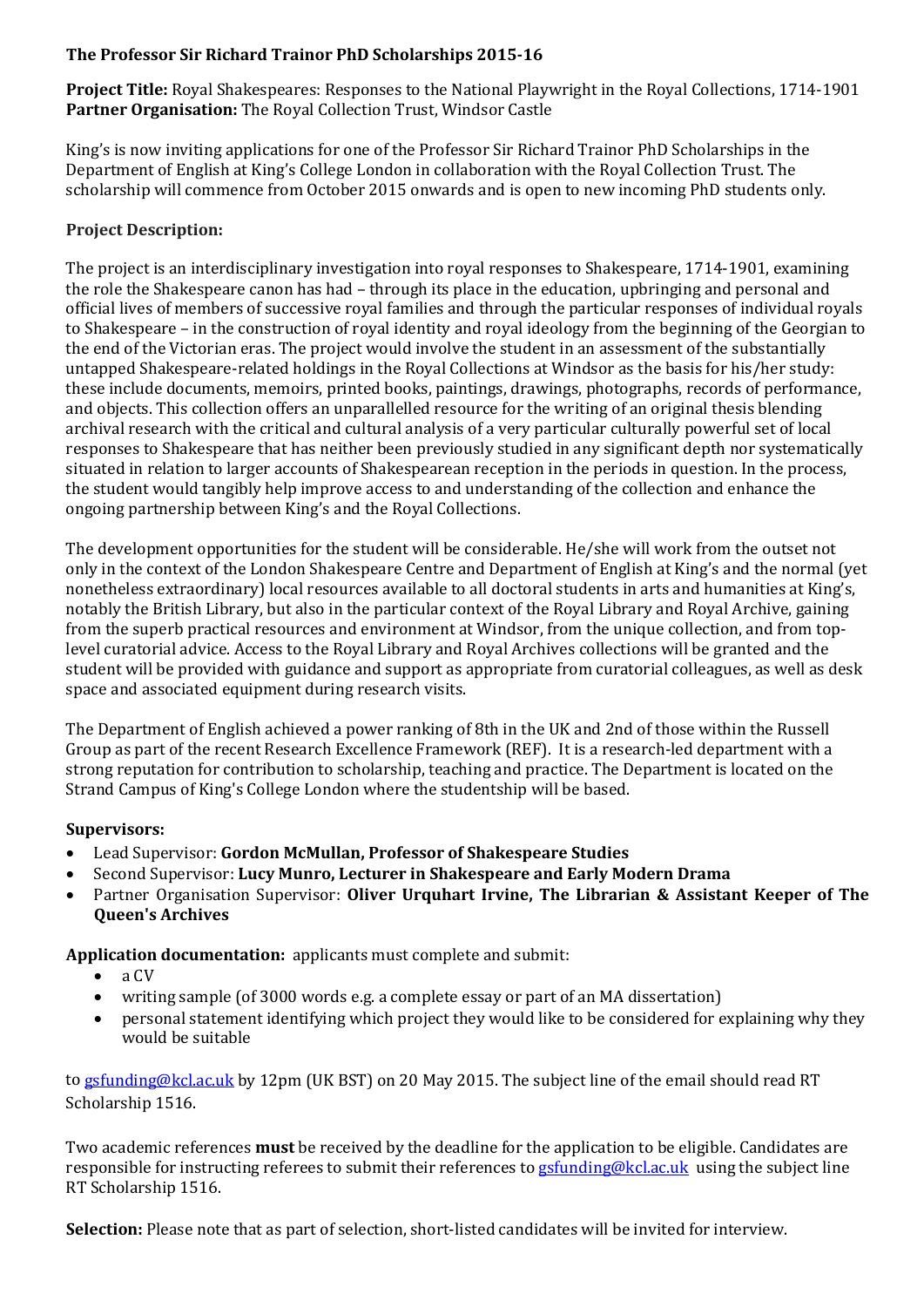**Funding Details**: The scholarship will provide an annual payment of £15,000 which can be used to cover tuition fees and/or living costs. In addition, the partner organisation will meet reasonable travel costs as agreed at the start of the studentship.

### **Length of Award:** 3 years (PhD)

### **Detailed project description**

#### **Royal Shakespeares: Responses to the National Playwright in the Royal Collections, 1714-1901**

The project is an interdisciplinary cultural investigation into royal responses to Shakespeare, 1714-1901, examining the role the Shakespeare canon has had – through its place in the education, upbringing and lives of members of successive royal families and through the responses of individual royals to Shakespeare – in the construction of royal identity and royal ideology from the beginning of the Georgian to the end of the Victorian eras. The project would involve the student in an assessment of the substantially untapped Shakespearerelated holdings in the Royal Collections at Windsor as the basis for his/her study: these include documents, memoirs, printed books, paintings, drawings, records of performance, and objects. This collection offers an unparallelled resource for the writing of an original thesis blending archival research with the critical and cultural analysis of a very particular, culturally powerful set of local responses to Shakespeare that has neither been previously studied in any significant depth nor systematically situated in relation to larger accounts of Shakespearean reception in the periods in question; in the process, the student would tangibly help improve access to and understanding of the collection and enhance the ongoing partnership between King's and the Royal Collections Trust.

Literary critics have argued fiercely over Shakespeare's own attitude to the royal families and myths of his day, but contemporary cultural and performance histories of Shakespeare rarely address subsequent royal responses to the plays and poems except as anecdote or by way of fictional representations such as Alan Bennett's highly successful *The Madness of George III.* Yet Shakespeare's cultural role as national 'authenticator' of subject positions assumed by individuals and groups has been repeatedly attested – from the work of Julia Briggs on Virginia Woolf's use of Shakespeare in establishing her own literary identity to that of Andrew Murphy on the fondness for Shakespeare of those involved in the Easter Rising of 1916 – and it is thus surprising that no scholar has yet offered a sustained critical account of royal interactions with Shakespeare, despite the obvious place of the Shakespeare canon in the interpellation of royals, individually and collectively, within royal ideology and in the establishment of the cultural edifice of monarchy. When critics use the term 'Royal Shakespeare', they are usually referring either to the relationship Shakespeare had with Elizabeth I and James I or to the history of performance by the Royal Shakespeare *Company,* not to responses by the royal household across subsequent centuries to the works of William Shakespeare. Yet active engagement with the Shakespearean text by royals has been a consistent, personal (or quasi-personal) phenomenon from the first Elizabeth to the second, and these responses form a body of material that bears a fascinatingly oblique relationship to responses to Shakespeare at other levels of society across the periods in question.

After the disposal of the Royal Library by George IV, the re-acquisition of Shakespeare-related materials was a key element in William IV's rebuilding of that collection: his buying back of the royal copy of the Third Folio was a significant marker of his success. Involvement with the performance of Shakespeare's plays – from Princess Victoria's sketches of *Romeo and Juliet,* to the screening of Olivier's *Henry V* in the Waterloo Chamber at Windsor, to Prince Charles' acting the title role in a private performance of *Macbeth* in 1965 – has been a significant element in royal education, yet no full annotated record of Shakespearean performance at court in the eighteenth and nineteenth century exists and there is no critical account of royal interaction with Shakespeare across a range of materials from commemorative objects to early performance photographs. The Royal Collections at Windsor remains a largely untapped resource in this respect, offering clear potential for an original archival/critical doctoral project on the role the Shakespeare canon has had in the construction of royal identity and royal ideology.

King's has a developing relationship with the Royal Collections on two fronts: for a project on the reign of George III, focussing on previously unstudied personal and political papers, and as a partner in the Shakespeare400 consortium, a collaborative project led by the London Shakespeare Centre (AHRI) and